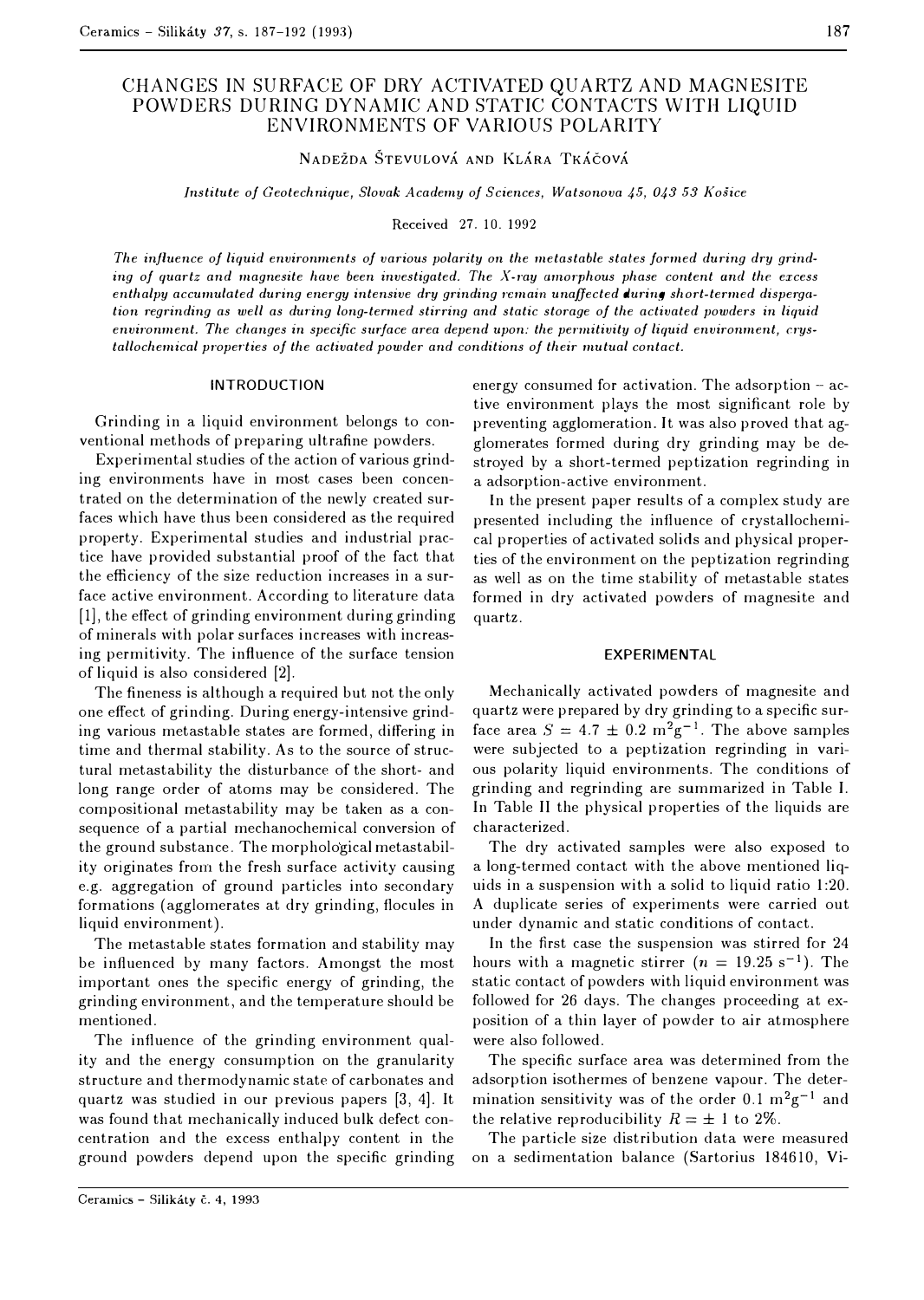| Environment                  | Relative<br>permitivity<br>$(F.m^{-1})$ | Dipole<br>moment<br>(Debye) | Surface<br>tension<br>$(N.m^{-1})$ | Density<br>$\times 10^3$<br>$(kg.m^{-3})$ | Viscosity<br>(cP)       |  |  |  |
|------------------------------|-----------------------------------------|-----------------------------|------------------------------------|-------------------------------------------|-------------------------|--|--|--|
| Water<br>Methanol<br>Toluene | 80.36<br>33.50<br>2.38                  | 1.853<br>1.700              | 72.75<br>22.60<br>28.40            | 1.00<br>0.793<br>0.866                    | 1.010<br>0.611<br>0.367 |  |  |  |

| Table II |  |  |                                            |  |  |  |  |
|----------|--|--|--------------------------------------------|--|--|--|--|
|          |  |  | Physical properties of liquid environments |  |  |  |  |

#### *Table I*

Conditions of dry activation grinding (I) and peptisation regrinding (11)

| Conditions                                                                    | Mineral                                                                                              |                                                                                                            |  |  |  |  |
|-------------------------------------------------------------------------------|------------------------------------------------------------------------------------------------------|------------------------------------------------------------------------------------------------------------|--|--|--|--|
| of grinding                                                                   | Magnesite                                                                                            | Quartz                                                                                                     |  |  |  |  |
| L.<br>mill<br>grinding-<br>drum<br>media<br>acceleration<br>filling<br>charge | vibration<br>(selfconstructed)<br>steel<br>steel balls 10–30mm<br>$8.1\text{ g}$<br>75 %<br>$0.1$ kg | planetary<br>Pulverisette 4<br>(Fritsch)<br>tungsten-carbide<br>WC 10-20mm<br>9.2 g<br>30 %<br>$0.05$ $kg$ |  |  |  |  |
| H.<br>mill<br>solid to<br>liquid ratio                                        | magnesite<br>vibration<br>1.0                                                                        | quartz<br>planetary                                                                                        |  |  |  |  |

enna). The measurements were carried out in aqueous environment with a small addition of natrium phosphate dispergator.

X-ray diffraction phase analysis was carried out using the method of standard addition. The crystalline phase content,  $x$ , was determined from the ratio of relative intensities for the relevant mineral to fluorite (Table III). The relative intensity was measured on the X-ray diffraction apparatus Dron 2.0 with a GUR 5.0 goniometer (Tekhsnabexport, Moscow) under following conditions: Fe  $K_{\alpha}$  radiation *(U = 24 kV, I =*  $\frac{1}{2}$ 10 mA), time constant I, limit of measurement 10<sup>3</sup>  $\lim_{s \to 1}$ .

The decrease in the degree of structural arrangement in activated solids brings about an increase in their enthalpy content. The "excess" enthalpy of magnesite was determined from the difference of heats released at dissolution of activated and non-activated samples in 5M HCl solution [5]. Heat evolved during dissolution were determined by means of an adiabatic micro-calorimeter constructed at our Institute (6]. The accuracy of measurements was 5.10**<sup>2</sup>**J, and the reproducibility of results  $R = \pm 2$  to 3%.

## RESULTS AND DISCUSSION

According to Table III the relative reproducibility of the X-ray amorphous phase content determination is 5.42 and 3.1 I% for magnesite and quartz, respectively. The relative standard deviation of the X-ray amorphous phase content calculated from values in Table IV for magnesite is 6.95%, in Table V for quartz is 3.2%. Considering the above fact it may be assumed that under investigated conditions of contact no relaxation of mechanically induced bulk defects occur.

The effect of environment is represented mainly by the modification of the surface of dry activated particles.

# *Tobie Ill*

lnterplanar spacing *d* of selected planes {h k I} and relative reproducibility value *R* of investigated minerals and standard addition component (fluorite)

| Sample                          | $\{h \mid k \mid \}$ | d<br>n <sub>n</sub>     | R<br>$($ % $)$ |
|---------------------------------|----------------------|-------------------------|----------------|
| Magnesite<br>Quartz<br>Fluorite | 104<br>101<br>111    | 27.42<br>33.43<br>31.43 | 5.42<br>3.11   |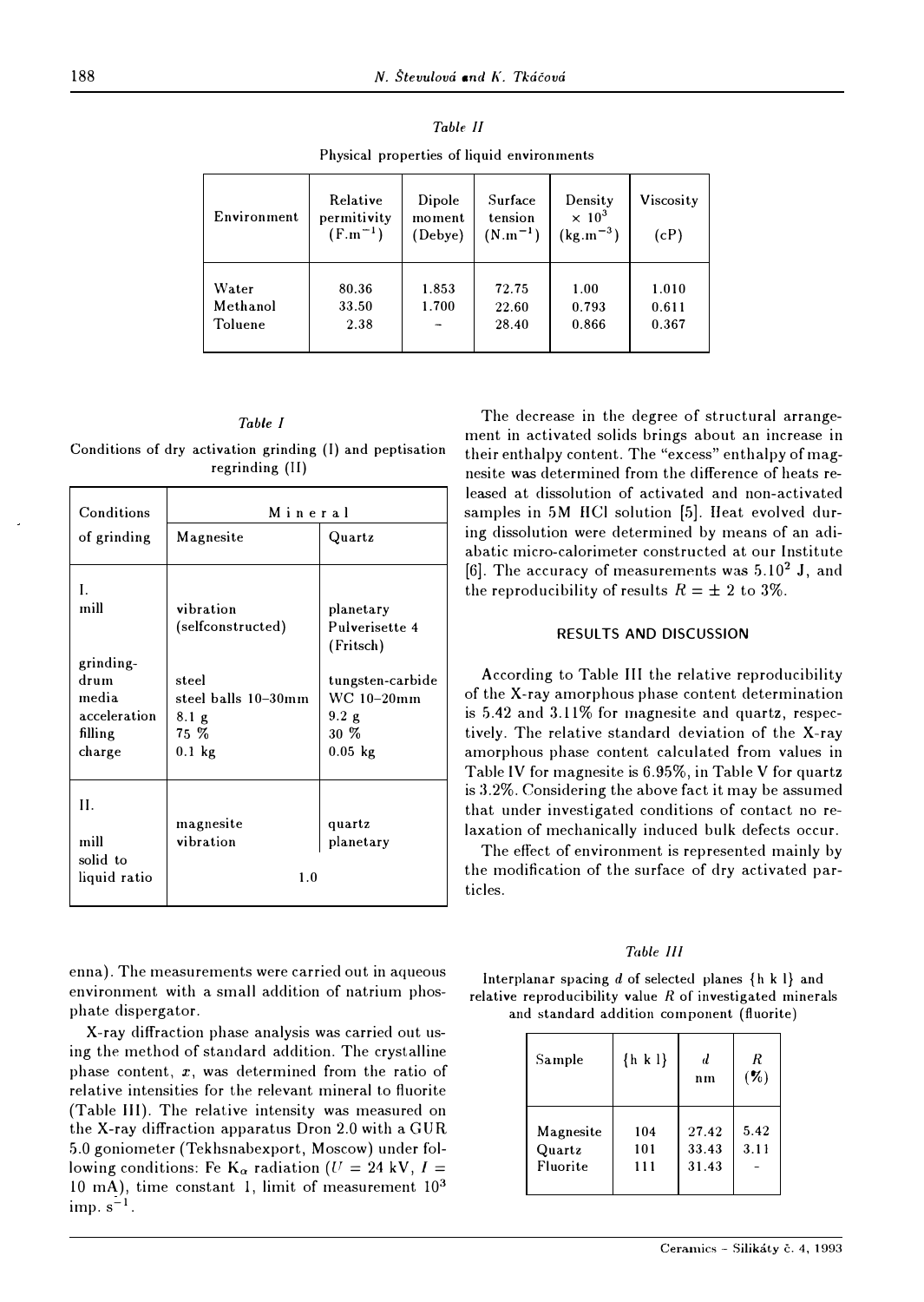## Table JV

| Environment          |                   | $\boldsymbol{t}$         | $d_{10}$<br>$(\%)$             | S<br>$(m^2g^{-1})$   | $\boldsymbol{A}$        | $\Delta$ $H_{\rm ex}$<br>$(kJkg^{-1})$ |
|----------------------|-------------------|--------------------------|--------------------------------|----------------------|-------------------------|----------------------------------------|
| t(h)                 | air               | 8                        | 53.86                          | 4.93                 | 0.557                   | 194.70                                 |
| I<br>t(h)            | water<br>methanol | 0.25<br>0.25             | 85.71<br>70.82                 | 30.03<br>11.96       | 0.552<br>0.563          | 206.44<br>206.90                       |
|                      | toluene           | 0.25                     | 48.20                          | 4.00                 | 0.561                   | 206.80                                 |
|                      | water             | $\mathbf{1}$<br>3        | 58.00<br>62.50                 | 20.31<br>21.62       | 0.499<br>0.524          | 179.30<br>198.90                       |
| $\mathbf{H}$<br>t(h) | methanol          | 24<br>$\mathbf{1}$       | 57.90                          | 20.14<br>9.04        | 0.453<br>0.454          | 196.80<br>187.80                       |
|                      |                   | $\mathbf{3}$             | 61.10                          | 8.29                 | 0.527                   | 198.50                                 |
|                      | toluene           | 24<br>$\mathbf{1}$<br>24 | 51.90                          | 8.60<br>4.96<br>5.00 | 0.501<br>0.557<br>0.478 | 186.40<br>224.30<br>187.20             |
|                      | air               | $\overline{\mathcal{L}}$ |                                | 5.90                 | 0.535                   | 191.80                                 |
| Ш                    | water             | $20\,$<br>3              | 52.00                          | 6.01<br>22.71        | 0.488<br>0.550          | 184.50<br>181.40                       |
| $t$ (days)           |                   | 8<br>21                  | $\tilde{\phantom{a}}$<br>56.80 | 23.00<br>22.00       | 0.481<br>0.543          | 215.90<br>188.80                       |
|                      | methanol          | $\mathbf{1}$             |                                | 8.20                 | 0.557                   | 201.90                                 |
|                      | toluene           | 21<br>8                  | 55.60                          | 8.65<br>5.18         | 0.536<br>0.495          | 195.20<br>196.70                       |
|                      |                   | 20                       | 52.90                          | 4.96                 | 0.519                   | 207.20                                 |

Undersize fraction d<sub>10</sub>, specific surface area *S*, X-ray amorphous phase content *A*, excess enthalpy  $\Delta H_{ex}$  measured for dry ground sample of magnesite as well as for samples exposed to contact with mobile phases under following conditions:  $I$  - peptization regrinding,  $II$  - stirring,  $III$  - storage under static conditions.

During short-termed regrinding of dry activated samples in adsorption-active environrnent of methanol and water a 2 and 5 fold increase in specific surface area occur, respectively. Considering a simultaneous increase in the representation of the  $d_{10}$  undersize particles it can be assumed that the increase in specific surface area is mainly due to the peptization of agglomerates. Regrinding of the investigated samples in non-polar toluene results in a slight decrease in the specific surface are. The specific surface area and the content of  $d_{10}$  undersize particles remain unchanged during long-termed stirring and static contact of magnesite and quartz powders with toluene (Figs. 1 to 3 and Table IV and V).

Changes in specific surface area brought by stirring and static contact of the investigated samples with methanol and water molecules can not be explained by destroying of agglomerates.

During long-terrned stirring and static storage of quartz in liquid methanol and water as well as at the contact. with atmospheric humidity a decrease **in** specific surface area occur. The above results are **in** a good agreement with the data obtained by Khodakov [7] and may be explained by an interactions of active surface centers with the molecules of water and methanol.

From the viewpoint of traditional knowledge about surface passivation occurring during "ageing" of powders the increase of specific surface area during stirring and storage of magnesite (Figs. 1 and 2) is surprising. For explanation of the obtained results the influence of surface decomposition of carbonates proceeding during energy intensive grinding should he considered. According to data published in [7] the measured values of specific surface area and the changes which have taken place within a constant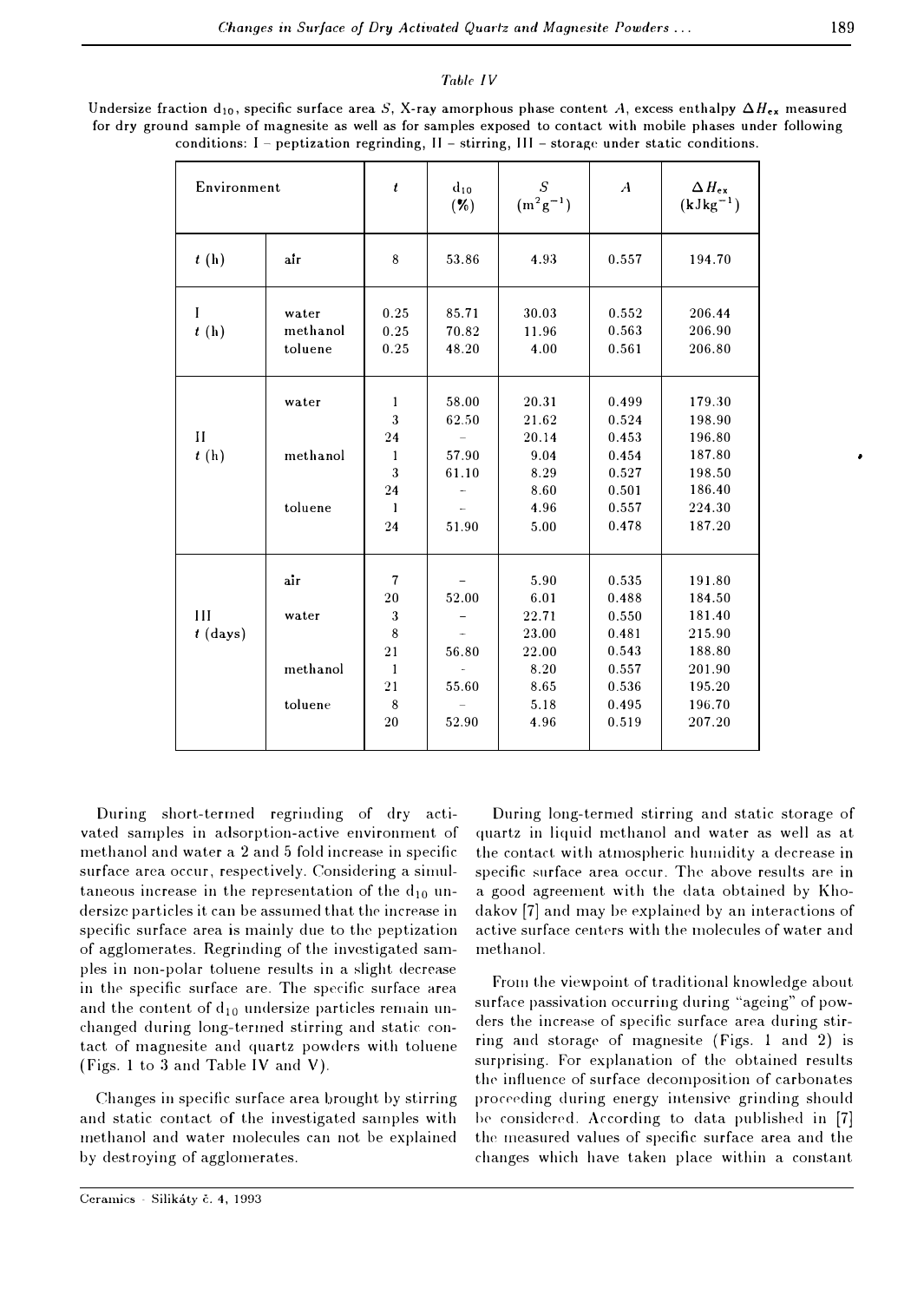# *Table V*

**Undersize fraction d10, specific surface area** *S,* **X-ray amorphous phase content** *A* **measured for dry ground sample of quartz as well as for samples exposed to contact with mobile phases under following conditions:** 

|  |  |  | $i$ – peptization regrinding, $11$ – stirring, $111$ – storage |  |
|--|--|--|----------------------------------------------------------------|--|
|  |  |  | under static conditions:                                       |  |

| Environment                                               |                              | t                                                        | $d_{10}$<br>( %)                                            | S<br>$(m^2g^{-1})$                                           | $\boldsymbol{A}$                                            |
|-----------------------------------------------------------|------------------------------|----------------------------------------------------------|-------------------------------------------------------------|--------------------------------------------------------------|-------------------------------------------------------------|
| t(h)                                                      | air                          |                                                          | 79.05                                                       | 4.96                                                         | 0.332                                                       |
| I<br>t(h)                                                 | water<br>methanol<br>toluene | 0.25<br>0.25<br>0.25                                     | 84.60<br>80.50<br>67.50                                     | 8.58<br>5.67<br>3.65                                         | 0.335<br>0.312<br>0.309                                     |
| $\mathbf{H}$<br>t(h)                                      | water<br>methanol<br>toluene |                                                          | 76.00<br>81.00<br>81.00<br>81.50<br>79.80<br>82.70<br>81.10 | 2.67<br>2.82<br>2.76<br>2.98<br>3.15<br>3.38<br>4.93<br>5.02 | 0.319<br>0.321<br>0.306<br>0.337<br>0.310<br>0.324<br>0.309 |
| air<br>III<br>water<br>ŧ<br>(days)<br>methanol<br>toluene |                              | 7<br>20<br>3<br>8<br>21<br>$\mathbf{1}$<br>21<br>8<br>20 | 79.50<br>79.50<br>77.80<br>80.00                            | 3.73<br>3.44<br>2.74<br>2.71<br>2.40<br>3.65<br>3.20<br>4.58 | 0.325<br>0.295<br>0.313<br>0.317<br>0.311<br>0.340<br>0.337 |

time lapse after grinding increase with decreasing chemical stability of carbonates and are directly proportional to the degree of their mechanochemical decomposition. Based on the above results it may be assumed that in addition of the granulometric composition of investigated magnesite samples, the measured values of specific surfae are strongly influenced by formation of a porous MgO surface layer reacting with atmosphere humidity and oxygen containing polar liquids by formation of highly dispersed surface compounds.

## **CONCLUSIONS**

The changes in surface of dry activated powders during a contact with mobile phases depend upon the



*Fig. 1. Specific surface area S vs. time t of storage the dry ground samples of magnesite (empty points) and quartz (full points)* in *water (1, 1 '} methanol (2, 2'} air (3, 3') and toluene (4, 4 ').* 

crystallochemical properties of solids, permitivity of the liquid environment and upon the conditions of their mutual contact.

During short termed regrinding of dry activated samples in polar liquids peptization of agglomerates occur, resulting in a 2 to 5 fold increase in specific surface area. The polar surfaces of fine magnesite and quartz particles interact with water and methanol molecules during long-termed stirring and storage. The formation of surface centers in these interations effects the adsorptively determined specific surface area. Comparison between "ageing" of oxides an insoluble salts type minerals has showed that changes in the surface area can be affected by the presence of the product of mechanochemical reaction.

The effect of non-polar toluene on surface changes will manifest itselt only during intensive strain. Mechanosorption of toluene molecules supports flocu-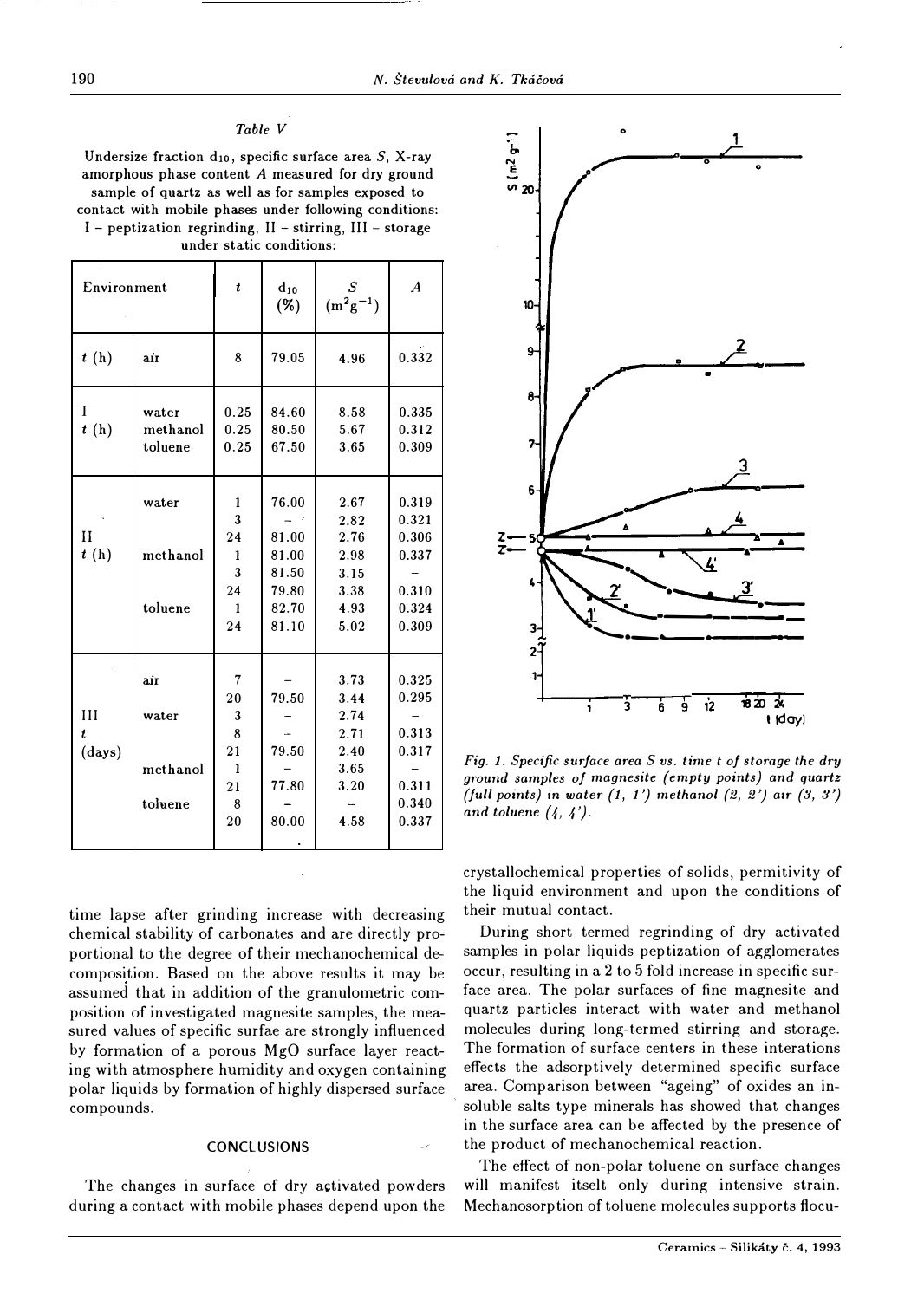

*Fig. 2. Specific surface* **area** *S vs. time t of stirring the dry ground magnesite in liquid water (1), methanol (2) and toluene (3). {The effect of a 0.25 h peptization* **re***grinding* in *water (!), methanol {II) and toluene (III) is indicated by interrupted horizontal lines).* 

lation during regrinding and causes a slight in specific surface area. During long-termed stirring and storage the effect of toluene is protective, the specific surface area and granularity of dry activated powders remain unaffected.

## References

- [1] Chodakov G. S.: *Fizika izmelcenija,* izd. Nauka, Moskva 1972 **(in** R ussian).
- [2] Paramasivau R., Vedaramau R.: Studies **in** Additive Grinding of Minerals, in: Proc. of Second World Congress "Particle Technology", 1990, Kyoto, part II., p. 272.
- [3] Tkicovi I<., Stevulovi N.: Powder Technology *52,* 161 (1987).
- [4] Tkáčová K., Števulová N.: Dispergierung und mechanische Aktivierung im flussigen Medium verschiedener Polaritat, **in:** Preprints der 28. Diskussionstagung "Zerkleinem **und** Klassieren", FIA Freiberg, 1991, s. 27.
- [5] Tkáčová K., Heegn H., Števulová N., Kupka J., Hocrnanovi I.: Silikattechnik *31,* 273 (1980).
- (6] Merva M., Kupka J.: Elektrotechnicky casopis 24,108 (1973).
- [7] Chodakov G. S.: Izv. Akad. Nauk SSSR, ser. khim., *8* (1983).
- [8] Tkicovi I<.: *Mechanical Activation of Minerals,* Elsevier, Amsterdam-Oxford-New York-Tokyo, 1989.

Submitted in English by the authors



*Fig. 3. Specific surface* **area** *S vs. time t of stirring the dry ground quartz in liquid water ( 1), methanol {2) and toluene {3}. {The effect of a 0.25 h peptization regrinding in water (!), methanol (II) and toluene (III) is indicated by interrupted horizontal lines).* 

## ZMENY POVRCHU KREMEŇA A MAGNEZITU PRI DISPERGAČNOM PREMLETÍ A STÁRNUTÍ V PROSTREDIACH ROZNEJ POLARITY

#### NADEZDA STEVULOVA, KLARA TKACOVA

Ustav geotechniky SAV, Watsonova 45, 043 53 Košice

Skúmali sa zmeny povrchu a štruktúry jemnodisperzných práškov kremeňa a magnezitu pri krátkodobom premletí, premiešavaní a pri dlhodobom odležaní v kvapalnom prostredí rôznej polarity a vo voľnej atmosfére. Zatial' čo štruktúra a obsah zvyškovej entalpie práškov ostáva nezmenený, velkosť povrchu sa mení v závislosti od povahy prostredia a minerálu. Krátkodobé premletie spôsobuje dezagregáciu charakterizovanú vzrastom špecifického povrchu a zastúpenia jemných častíc u kremeňa a magnezitu. V procese premiešavania a odležania sa zrni*tose* prisku nernenf. Pokies specifickeho povrchu u kremena je spôsobený kompenzáciou povrchových valencií a aktívnych centier adsorbovanými molekulami prostredia. U magnezitu sa naopak zistil vzrast hodnot specifického povrchu, ktorý je pravdepodobne spôsobený vznikom vysokodisperznej povrchovej vrstvy MgO, pofazne produktami reakcie MgO s molekulami prostredia.

Ť